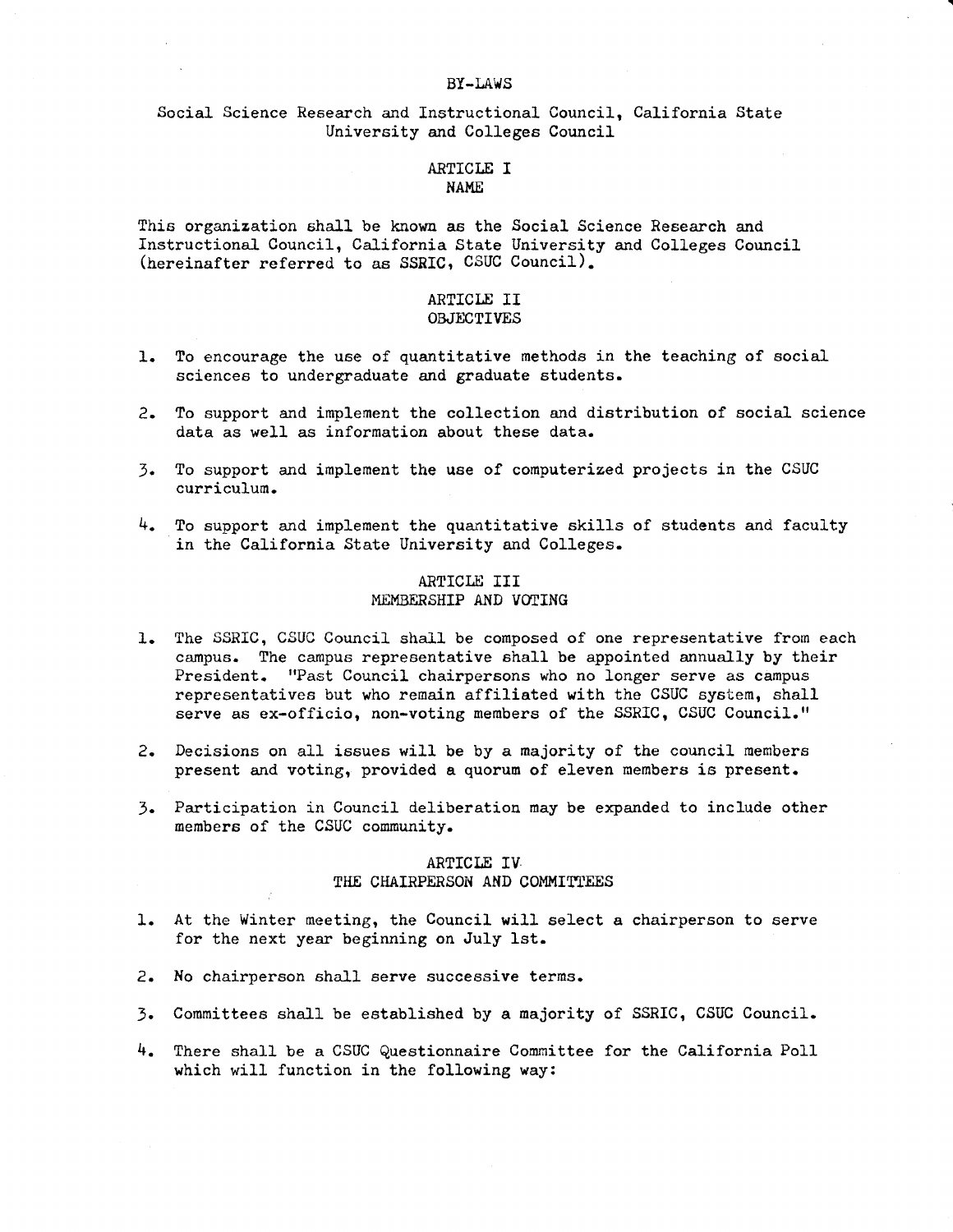BY-LAWS, page 2.

- a). The Committee will consist of  $8$  members and two alternates  $$ one from the Northern California area and the other from the Southern California area. Terms of office will be two years. One half of the first selected committee members will have a oneyear term.
- b). Any CSUC faculty member is eligible for this committee. Committee membership will be selected by the SSRIC Council.
- c). The Committee will have a Chairperson selected by the Council.
- d). The Committee will represent the CSUC system and the Council at meetings of the California Poll Questionnaire Committee. Directives on CSUC question submittals and other interests will be provided by the Council.
- e). The Committee will coordinate Field Data set development with the SSRIC Council and the Division of Information Systems.

### ARTICLE **V MEETINGS**

1. There shall be at least three meetings of the council in each academic year.

## ARTICLE VI SUMMER TRAINING PROGRAMS, ANN *ARBOR*

- 1. Any council member may nominate participants.
- 2. Both faculty and students will be considered eligible applicants.
- 3. Under the assumption that elementary training in research methods is readily available within CSUC, preference will be given to those applicants qualifying for the more advanced programs.
- 4. The council will attempt to insure each campus is represented.

### ARTICLE VII ATTENDANCE AT ANNUAL MEETING, ANN ARBOR

According to the terms of the agreement with ICPSR in Ann Arbor, CSUC is entitled to send ten participants to the Annual Meeting of Official Representatives of ICPSR. Selection will be as follows:

- 1. The SSRIC, CSUC Council Chairperson or his designee shall be one of the participants in the Annual Meeting.
- 2. The Council will select the other representatives on a rotating basis each year.